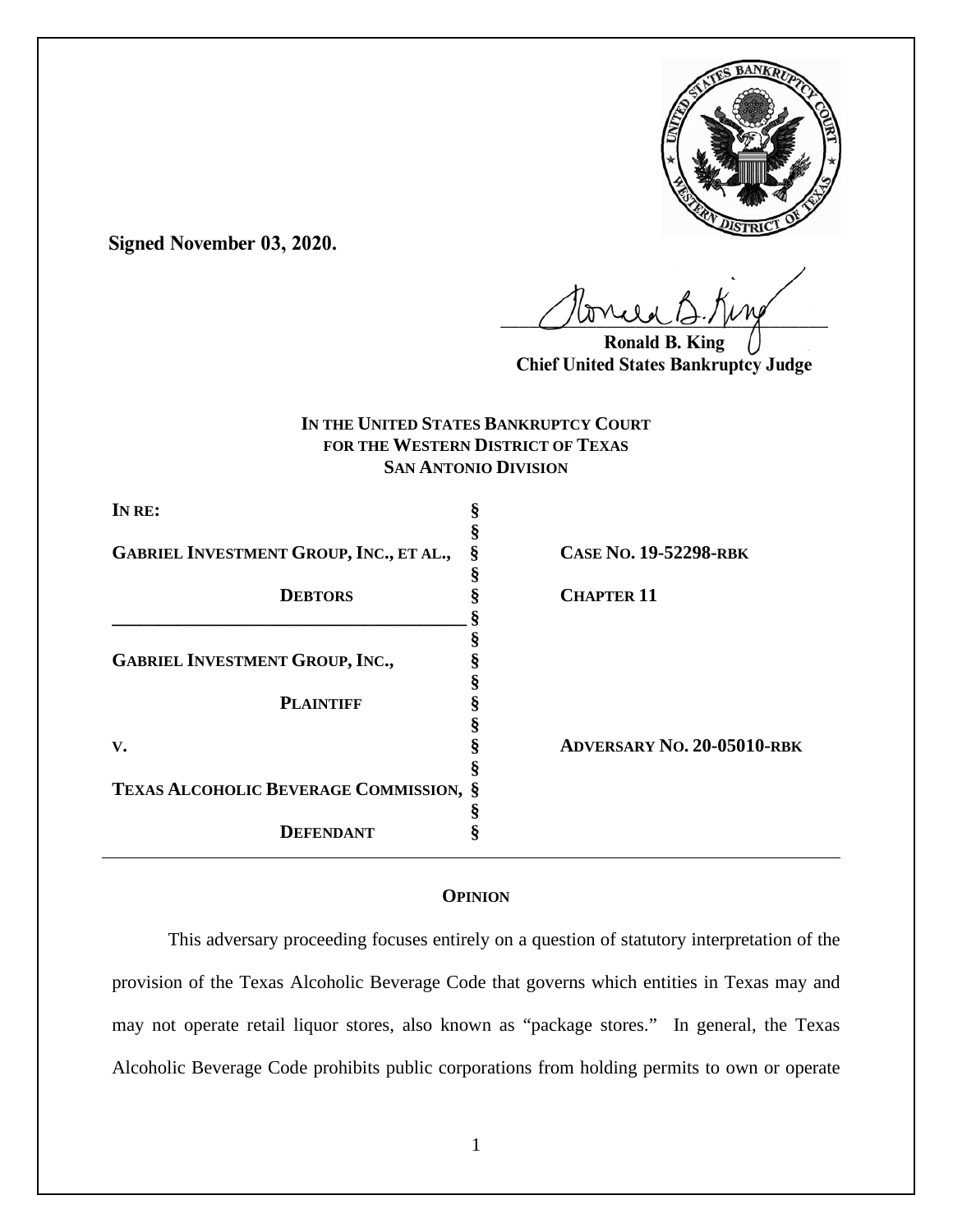package stores ("package store permits," or "P Permits"). Plaintiff, Gabriel Investment Group, Inc. ("GIG"), a public corporation as defined by the Texas Alcoholic Beverage Code, nevertheless holds a P Permit through a grandfather exemption to the general prohibition on public-corporation ownership of P Permits. GIG filed this chapter 11 case, confirmed a plan, and filed this adversary proceeding seeking a declaratory judgment that this grandfather exemption, and thus its rights as holder of a P Permit, will survive regardless of whether GIG stock is purchased by a separate, nonexempt public corporation. Both GIG and defendant the Texas Alcoholic Beverage Commission ("TABC") filed competing motions for summary judgment on this issue. Because the Court believes that the Texas Alcoholic Beverage Code would not allow a public corporation to hold or benefit from a P Permit simply by purchasing GIG stock, regardless of GIG's grandfather exemption, the Court has granted summary judgment to TABC and denied summary judgment to GIG. This opinion states the reasons for granting TABC's motion and for denying GIG's motion. *See* FED. R. CIV. P. 56(a); FED. R. BANKR. P. 7056.

## **I. JURISDICTION AND VENUE.**

The Court has jurisdiction over this adversary proceeding pursuant to 28 U.S.C. §§ 157(c) and 1334(b). This matter is a non-core proceeding related to a case under title 11 referred to the Court by the Standing Order of Reference in the Western District of Texas. Venue is proper pursuant to 28 U.S.C. § 1409.

## **II. BACKGROUND.**

Chapter 22 of the Texas Alcoholic Beverage Code governs the issuance of package store permits, or "P Permits," which are required to purchase liquor from wholesalers and to sell liquor in unbroken original containers for off-premises consumption. *See* TEX. ALCO. BEV. CODE

2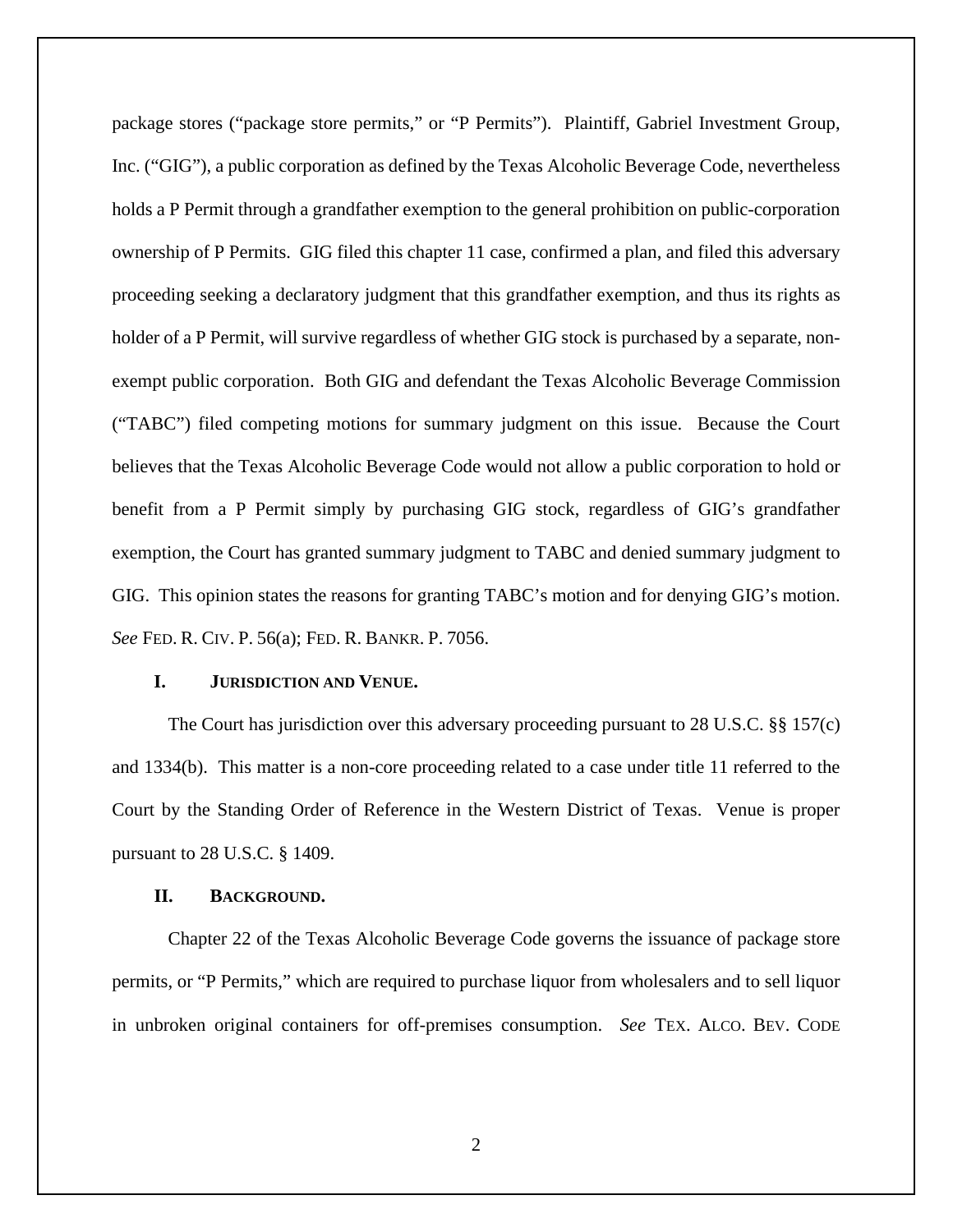§ 22.01. Section 22.16 of the Texas Alcoholic Beverage Code prohibits a public corporation from directly or indirectly holding a P Permit. *See id.* § 22.16(a). Specifically, the statute states:

> A package store permit may not be owned or held by a public corporation, or by any entity which is directly or indirectly owned or controlled, in whole or in part, by a public corporation, or by any entity which would hold the package store permit for the benefit of a public corporation.

*Id.* For purposes of section 22.16, a "public corporation" is defined as either "any corporation or other legal entity whose shares or other evidence of ownership are listed on a public stock exchange" or "any corporation or other legal entity in which more than 35 persons hold an ownership interest in the entity." *Id.* § 22.16(b). GIG falls within this definition of a public corporation.

Despite its general prohibition on public corporations owning or holding P Permits, section

22.16 does provide a "grandfather" clause exempting certain public corporations from the public-

corporation prohibition. Section 22.16(f) provides:

This section shall not apply to a corporation:

- (1) which was a public corporation as defined by this section on April 28, 1995; and
- (2) which holds a package store permit on April 28, 1995, or which has an application pending for a package store permit on April 28, 1995; and
- (3) which has provided to the commission on or before December 31, 1995, a sworn affidavit stating that such corporation satisfies the requirements of Subdivisions (1) and (2).

*Id.* § 22.16(f). Neither party disputes that GIG qualifies for this exemption.

GIG's confirmed plan of reorganization implemented a "divisive merger" whereby GIG separated into two distinct entities: (1) an operating entity that will continue to operate package stores as a privately held corporation, and (2) a public corporation, i.e., GIG, that will be sold to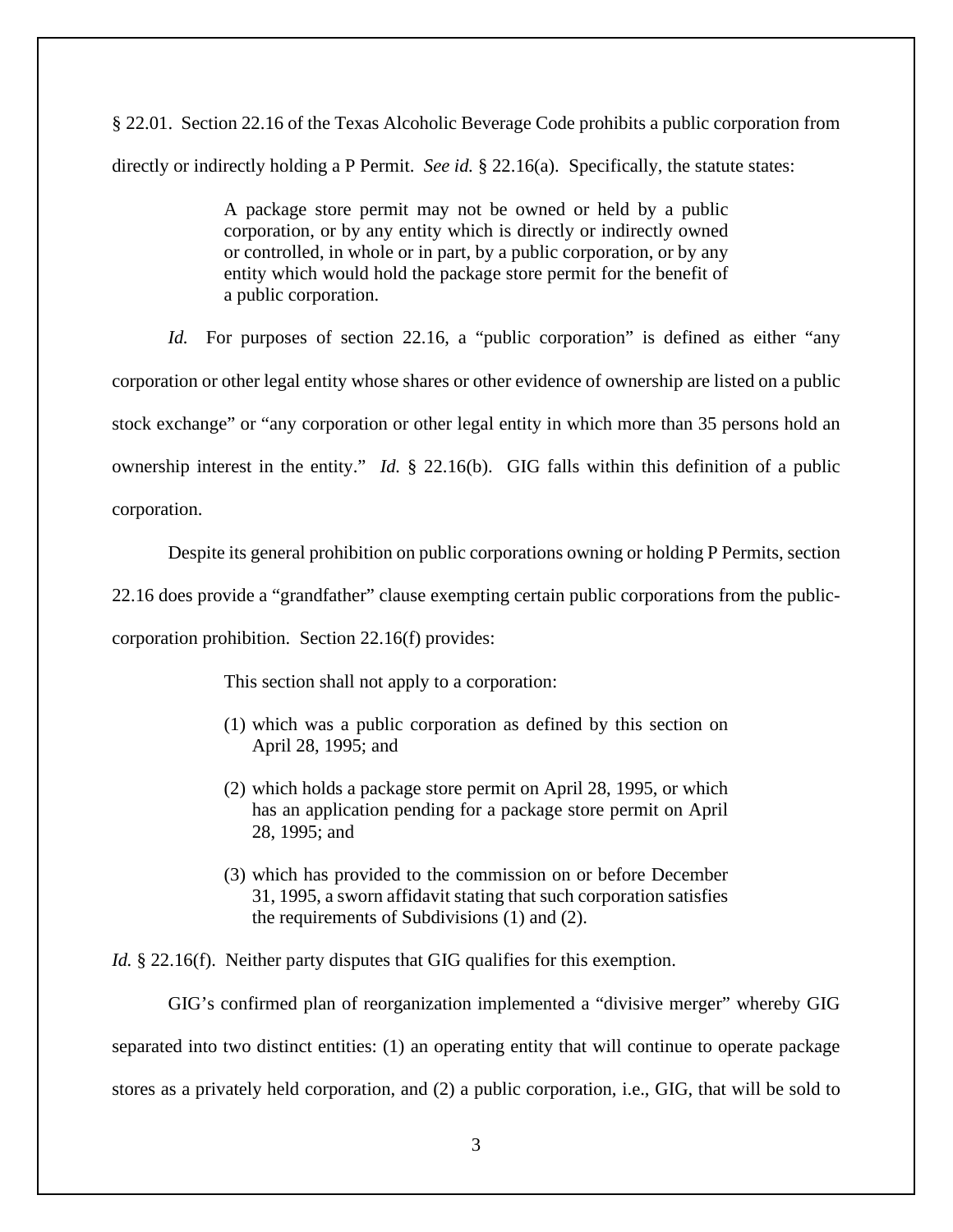pay the debts owed to various creditors, including creditors of the operating entity. GIG's value depends in large part on its ability to operate package stores—and thus on the continuing validity of its P Permits and its grandfather exemption from the public-corporation prohibition.

GIG thus seeks a declaration that: (1) GIG is and will remain exempt from the publiccorporation ban set forth in section 22.16(a) regardless of whether any future direct or indirect owner(s) of all or any portion of the issued and outstanding stock of GIG is itself a public corporation; and (2) the rights and privileges associated with GIG's section 22.16(f) exemption from the public-corporation ban will continue unimpaired following any acquisition of all or any portion of GIG's issued and outstanding stock.

TABC filed a motion for summary judgment arguing that the Court should deny GIG's requested relief. GIG subsequently filed its own motion for summary judgment arguing that it is entitled to its requested declaratory judgment. The facts are not in dispute.

## **III. DISCUSSION.**

#### **A. Summary Judgment Standard.**

"Summary judgment is appropriate if there are no genuine issues of material fact and the moving party is entitled to judgment as a matter of law." *Malacara v. Garber*, 353 F.3d 393, 398 (5th Cir. 2003) (citing *Celotex Corp. v. Catrett*, 477 U.S. 317, 322 (1986)). The Court must grant summary judgment "only when, viewing the evidence in the light most favorable to the nonmoving party, the record indicates that there is 'no genuine issue as to any material fact and that the moving party is entitled to judgment as a matter of law."" *Lifecare Hosps., Inc. v. Health Plus of La.*, *Inc.*, 418 F.3d 436, 439 (5th Cir. 2005) (quoting FED. R. CIV. P. 56(c)); *see also Lowe v. King (In re King)*, Bankruptcy No. 05–56485–C, Adversary No. 06–5122–C, 2006 WL 3861097, at \*2 (Bankr. W.D. Tex. Dec. 29, 2006) (applying the same standard). Where, as here, the parties file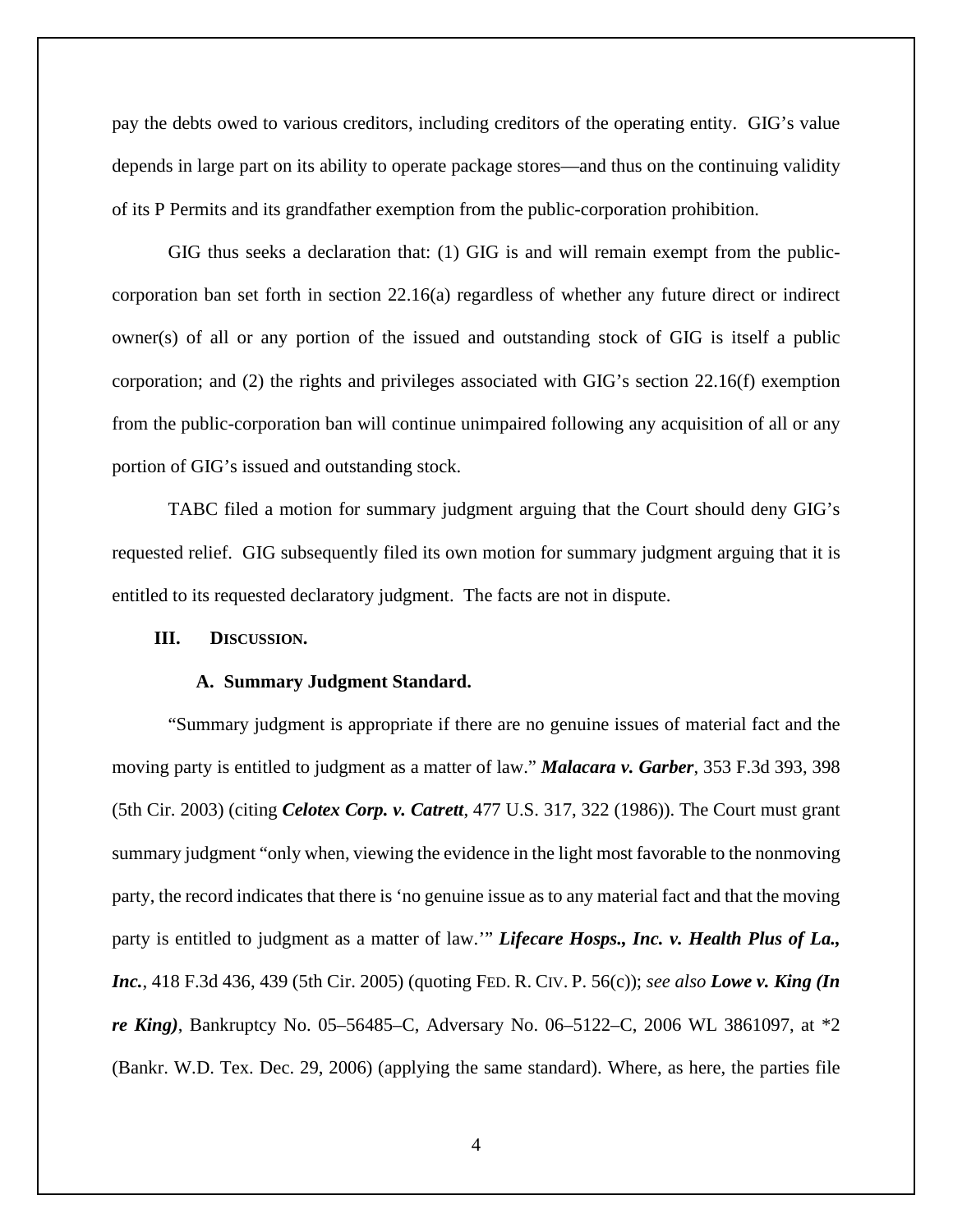cross-motions for summary judgment, the Court may "assume that no evidence needs to be considered other than that filed by the parties, but summary judgment is nevertheless inappropriate if disputes remain as to material facts." *Atl. Richfield Co. v. Farm Credit Bank of Wichita*, 226 F.3d 1138, 1148 (10th Cir. 2000) (quoting *James Barlow Family Ltd. P'ship v. David M. Munson, Inc.*, 132 F.3d 1316, 1319 (10th Cir. 1997)); *accord Petro Harvester Operating Co. v. Keith*, 954 F.3d 686 (5th Cir. 2020).

## **B. Statutory Interpretation.**

This case revolves entirely around the interpretation of a Texas statute. Federal courts interpreting Texas statutes must "follow the same rules of construction that a Texas court would apply." *Wright v. Ford Motor Co.*, 508 F.3d 263, 269 (5th Cir. 2007). When construing a statute, Texas courts' "primary objective is to give effect to the Legislature's intent." *Colorado County v. Staff*, 510 S.W.3d 435, 444 (Tex. 2017) (citing *Greater Hous. P'ship v. Paxton*, 468 S.W.3d 51, 58 (Tex. 2015)). To determine that intent, Texas courts look first to the statutory text. *Id.* (citing *Greater Hous. P'ship*, 468 S.W.3d at 58). When Texas courts interpret statutes, they "presume lawmakers chose statutory language 'with care and that every word or phrase was used with a purpose in mind." *Brazos Elec. Power Coop., Inc. v. Tex. Comm'n on Envtl. Quality*, 576 S.W.3d 374, 384 (Tex. 2019) (quoting *Tex. Lottery Comm'n v. First State Bank of DeQueen*, 325 S.W.3d 628, 635 (Tex. 2010)). Texas courts do not consider words and phrases in isolation, but rather read statutes to give effect to every word. *See El Paso Educ. Initiative, Inc. v. Amex Props., LLC*, 602 S.W.3d 521, 531–32 (Tex. 2020) (citing *Brazos*, 576 S.W.3d at 384).

Where the text is clear, the text is determinative of intent. *Brazos*, 576 S.W.3d at 384 (citing *Entergy Gulf States, Inc. v. Summers*, 282 S.W.3d 433, 437 (Tex. 2009))*.* "'The plain meaning of the text is the best expression of legislative intent unless a different meaning is apparent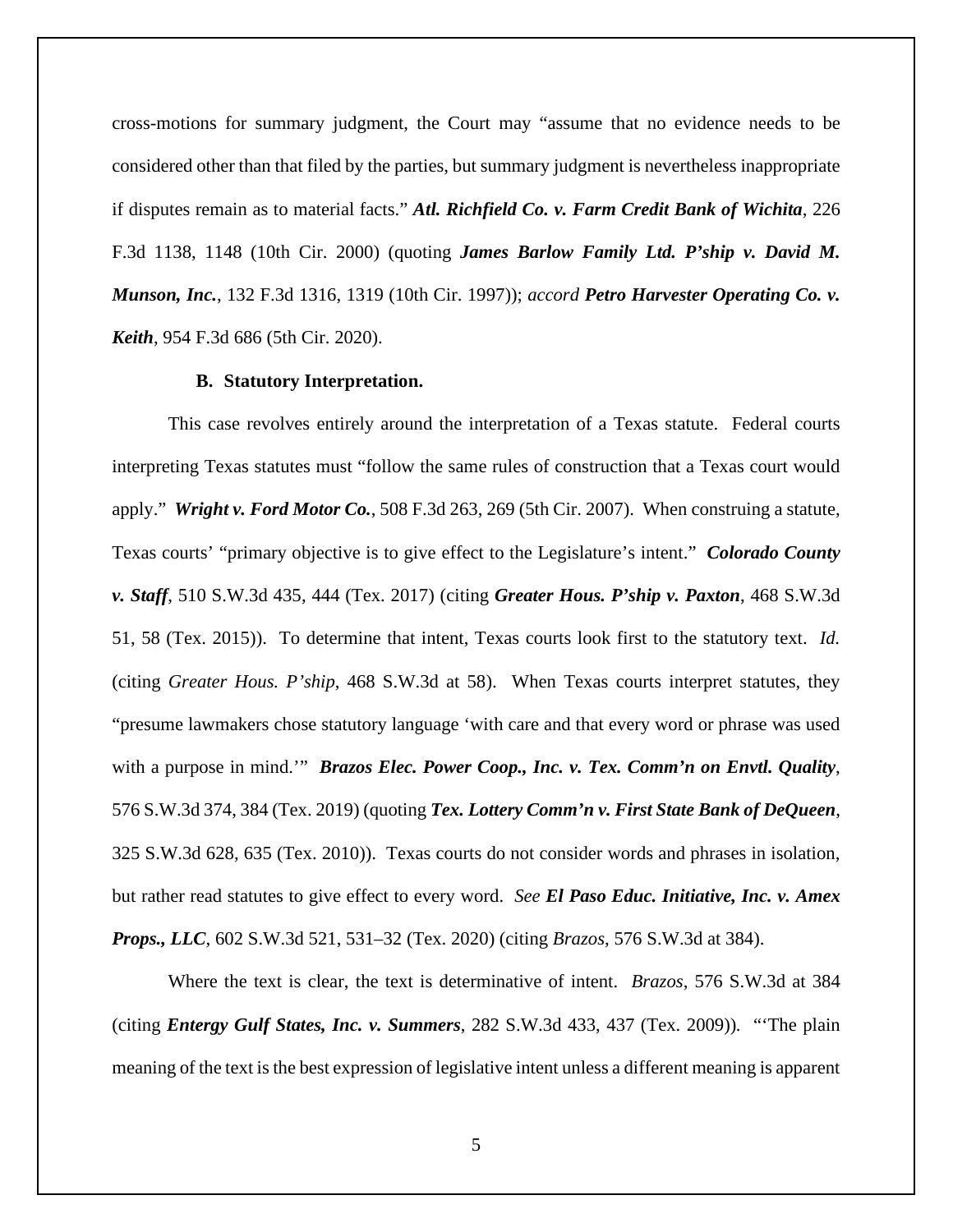from the context or the plain meaning leads to absurd or nonsensical results.'" *Staff*, 510 S.W.3d at 444 (quoting *Molinet v. Kimbrell*, 356 S.W.3d 407, 411 (Tex. 2011)). A court may only look "beyond [a statute's] language for assistance in determining legislative intent [if] the statutory text is susceptible to more than one reasonable interpretation." *Id.* (citing *Tex. Mut. Ins. Co. v. Ruttiger*, 381 S.W.3d 430, 452 (Tex. 2012)).

Even when a statute is not ambiguous on its face, however, Texas courts "can consider other factors to determine the Legislature's intent, including: the object sought to be obtained; the circumstances of the statute's enactment; the legislative history; the common law or former statutory provisions, including laws on the same or similar subjects; the consequences of a particular construction; administrative construction of the statute; and the title, preamble, and emergency provision." *Helena Chem. Co. v. Wilkins*, 47 S.W.3d 486, 493 (Tex. 2001) (citing TEX. GOV'T. CODE § 311.023; *Ken Petroleum Corp. v. Questor Drilling Corp.*, 24 S.W.3d 344, 350 (Tex. 2000)).

#### **C. Analysis of Section 22.16.**

## a. The Parties' Arguments

GIG's primary argument in favor of its position is that the grandfather exemption contained in section 22.16(f) negates the application of the entirety of section 22.16 for a corporation that meets subsection (f)'s three criteria. Subsection (f) states that "[t]his section shall not apply to a corporation" that meets those criteria. *See* TEX. ALCO. BEV. CODE § 22.16(f). It is undisputed that GIG meets subsection (f)'s criteria and thus qualifies for the grandfather exemption. GIG argues, then, that the plain language of subsection (f) mandates that the remainder of section 22.16, including the general public-corporation prohibition in subsection (a), does not apply to GIG at all regardless of GIG's ownership. Thus, if GIG were to sell its stock to a separate public corporation,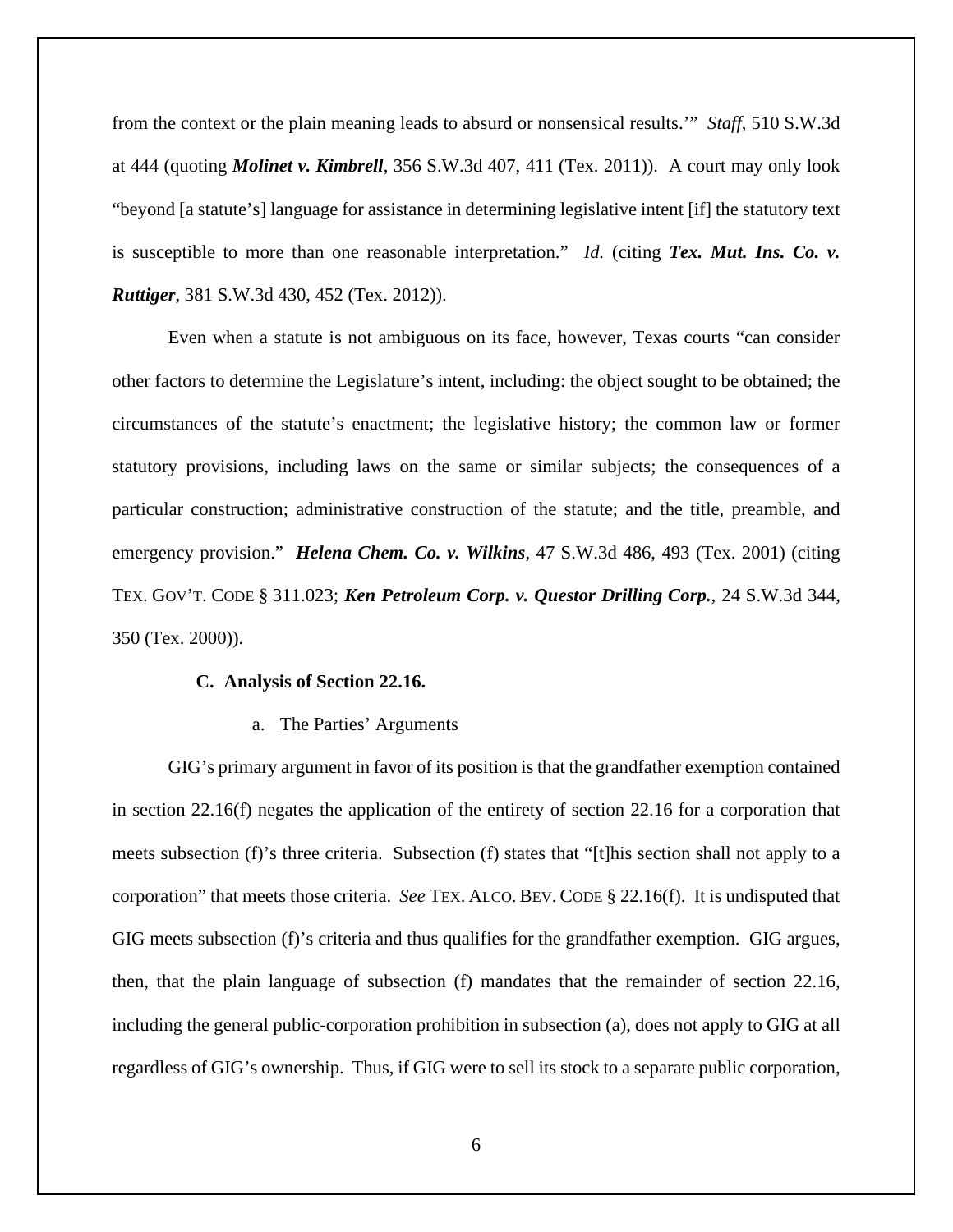any P Permits that GIG holds subject to the grandfather exemption will remain active and valid even though they would be directly or indirectly owned by or held for the benefit of that separate public corporation.

TABC, on the other hand, argues that the language of the statute leads to the opposite conclusion. TABC argues that the ban in subsection (a) applies to "permits," whereas the grandfather exemption in subsection (f) applies more narrowly to "corporations" that meet the criteria, [1](#page-6-0) and meeting those criteria is the only way a public corporation can avail itself of the grandfather exemption. TABC posits that these two subsections should be read together to prohibit any corporation that does not qualify for the grandfather exemption from obtaining an interest in a P Permit, regardless of whether that interest is held through a separate, exempt corporation. This reading would hold that subsection (a) broadly prohibits public corporations from having any interest in a P Permit, and, because subsection (f) applies narrowly to corporations, only public corporations that meet subsection (f)'s criteria may hold an interest in a P Permit.

TABC further argues that the broad language of section 22.16(a)'s public-corporation prohibition indicates that the public policy of the State of Texas is to prohibit public corporations from owning or holding P Permits. TABC asserts that GIG's interpretation renders the prohibition meaningless by allowing a public corporation to own or hold P Permits by purchasing the stock of a company exempted by subsection (f)'s grandfather clause even though the purchasing corporation does not itself qualify for the grandfather exemption. According to TABC, the Texas Legislature's intent in including the grandfather exemption was to preserve the rights of P Permit holders who would otherwise have been affected by the public-corporation prohibition, not to give

<span id="page-6-0"></span><sup>1</sup> Subsection (a) states: "A *package store permit* may not be owned or held by a public corporation . . . ." TEX. ALCO. BEV. CODE § 22.16(a) (emphasis added). Subsection (f) states: "This section shall not apply to a *corporation*" that satisfies the criteria. *See id.* § 22.16(f) (emphasis added).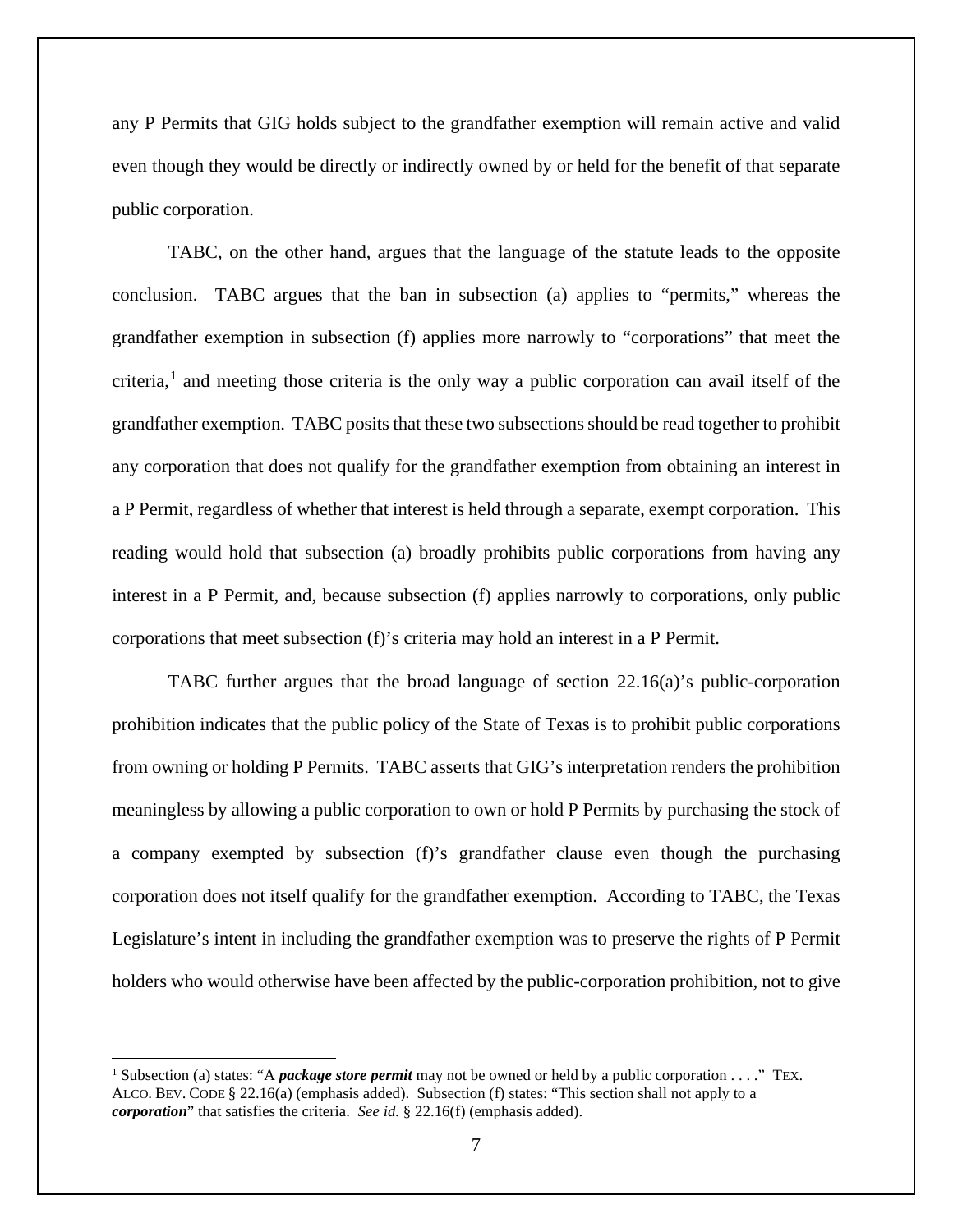grandfather-exempted corporations greater rights than those of other P Permit holders by allowing them to sell stock to non-exempt public corporations. TABC points to a separate provision of the Texas Alcoholic Beverage Code that prevents "subterfuge ownership of or unlawful use of a permit or the premises covered by such permit" and that states that "all provisions of this code shall be liberally construed to carry out this intent." *See* TEX. ALCO. BEV. CODE § 109.53. TABC argues that, because GIG's plan serves no purpose but to evade the public-corporation ban, the Court should deny GIG's request for a declaratory judgment.

#### b. Textual Interpretation

Both GIG and TABC offer textual arguments in support of their respective positions. GIG interprets subsection (f), which states that section 22.16 "shall not apply to a corporation" that satisfies subsection (f)'s criteria, to mean that any corporation meeting those criteria is exempt from section 22.16 writ large. GIG would thus have the Court hold that GIG, which satisfies subsection (f)'s criteria, is exempt from section 22.16's general public-corporation prohibition regardless of whether a separate, non-exempt public corporation were to purchase GIG stock. TABC argues that subsection (a) relates to permits, whereas subsection (f) relates narrowly to corporations. Thus, though an individual corporation may be exempt from the general prohibition by way of subsection (f), subsection (a)'s focus on *permits* rather than *corporations* means that a P Permit may not be held for the ultimate benefit of a non-exempt corporation regardless of whether the corporation actually owning or holding the P Permit is exempt.

A third interpretation not specifically addressed by either party, but similar in nature to TABC's interpretation, would focus on section 22.16's use of the words "entity" and "corporation." Subsection (a) reads:

> A package store permit may not be owned or held by a public *corporation*, or by any *entity* which is directly or indirectly owned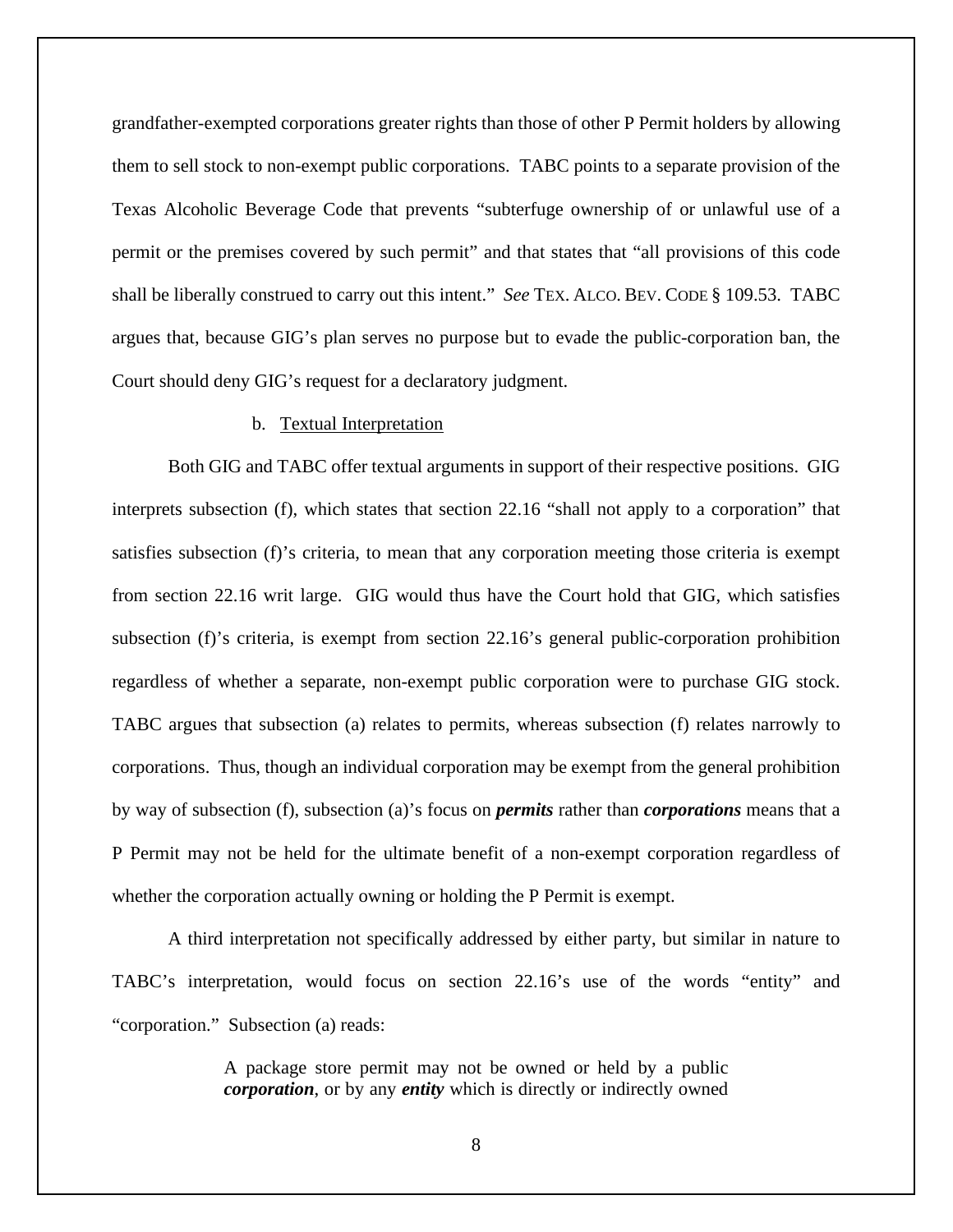or controlled, in whole or in part, by a public *corporation*, or by any *entity* which would hold the package store permit for the benefit of a public *corporation*.

*Id.* § 22.16(a) (emphasis added). Subsection (a) thus uses both the word "entity" and the word "corporation." Subsection (f), by comparison, uses only the word "corporation"—section 22.16 "shall not apply to a *corporation*" that meets the criteria. *Id.* § 22.16(f) (emphasis added). Subsection (f) does not use the word "entity" at all. *See id.* This usage implies that the word "corporation" in subsection (f) is tied to the word "corporation" in subsection (a). When a "'legislature has used a word in a statute in one sense and with one meaning, and subsequently uses the same word in legislating on the same subject-matter, it will be understood as using it in the same sense . . . .'" *Staff*, 510 S.W.3d at 452 (quoting *Brown v. Darden*, 50 S.W.2d 261, 263 (Tex. 1932)). This rule "'applies when the phrases are substantially the same.'" *Id.* (citing *Brown*, 50 S.W.2d at 263). Thus, the use of the word "corporation" in both subsection (a) and subsection (f), and the use of the word "entity" in subsection (a) but its absence from subsection (f), leads to the conclusion that the two subsections focus on the *corporation* that ultimately benefits from the P Permit.

Subsection (a) prevents three types of businesses from owning or holding a P Permit: (1) "a public *corporation*;" (2) "any *entity* which is directly or indirectly owned or controlled, in whole or in part, by a public *corporation*;" or (3) "any *entity* which would hold the package store permit for the benefit of a public *corporation*." TEX. ALCO. BEV. CODE § 22.16(a) (emphasis added). The grandfather clause in subsection (f) provides an exemption to this general rule, but only to the *corporation* indicated in each of these three scenarios. That is, if a public corporation owns or holds a P Permit, it may do so if it also qualifies for the grandfather exemption. But if a P Permit is owned or held by an entity *owned by* a public corporation or *for the benefit of* a public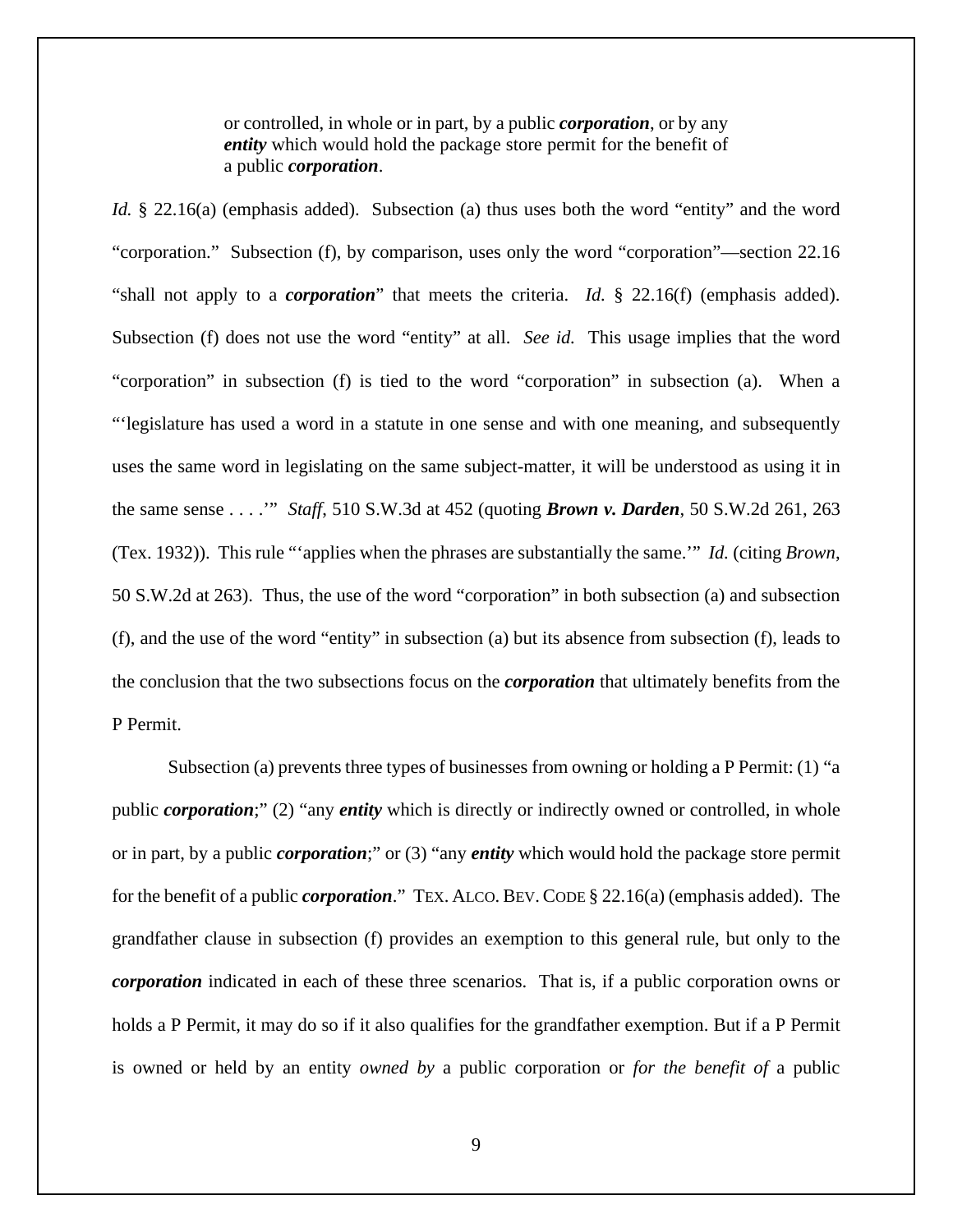corporation, subsection (f) would have us look to the corporation that owns the entity holding the P Permit or to the corporation for whose benefit the entity holds the P Permit. If that public corporation does not meet subsection (f)'s criteria, and thus does not qualify for the grandfather clause, subsection (a) would not allow that corporation to benefit from the P Permit.

This interpretation can be illustrated by applying it to the current case. Until now, GIG has existed only as one of the three business forms prohibited by subsection (a), i.e., a public corporation that owns or holds a P Permit. *See id.* § 22.16(a). GIG has been exempted from this prohibition because it qualifies for subsection (f)'s exemption. Were GIG to sell its stock to a separate public corporation, however, it would also become the other two business forms prohibited by subsection (a), i.e., an "*entity* which is directly or indirectly owned or controlled, in whole or in part, by a public corporation" and an "*entity* which would hold the package store permit for the benefit of a public corporation." *See id.* (emphasis added). GIG would still be a public corporation that owns or holds a P Permit, and if the analysis were to end there, subsection (f)'s exemption would still apply—GIG would be allowed to continue owning and holding its P Permit. But GIG would now also be an *entity* owned or controlled by a public corporation, as well as an *entity* which would hold the P Permit for the benefit of a public corporation. The hypothetical public corporation that would now own GIG's stock would not itself qualify for subsection (f)'s exemption. Thus, subsection (a) would not allow the hypothetical public corporation to benefit from GIG's P Permit, even though GIG itself qualifies for the exemption.

The Court is convinced that this interpretation of the statute's text is most illustrative of the Texas Legislature's intent. The Court also believes, though, that the alternative interpretations put forth by the parties are reasonable as well. Because the "statutory text is susceptible to more than one reasonable interpretation," the Court may look "beyond its language for assistance in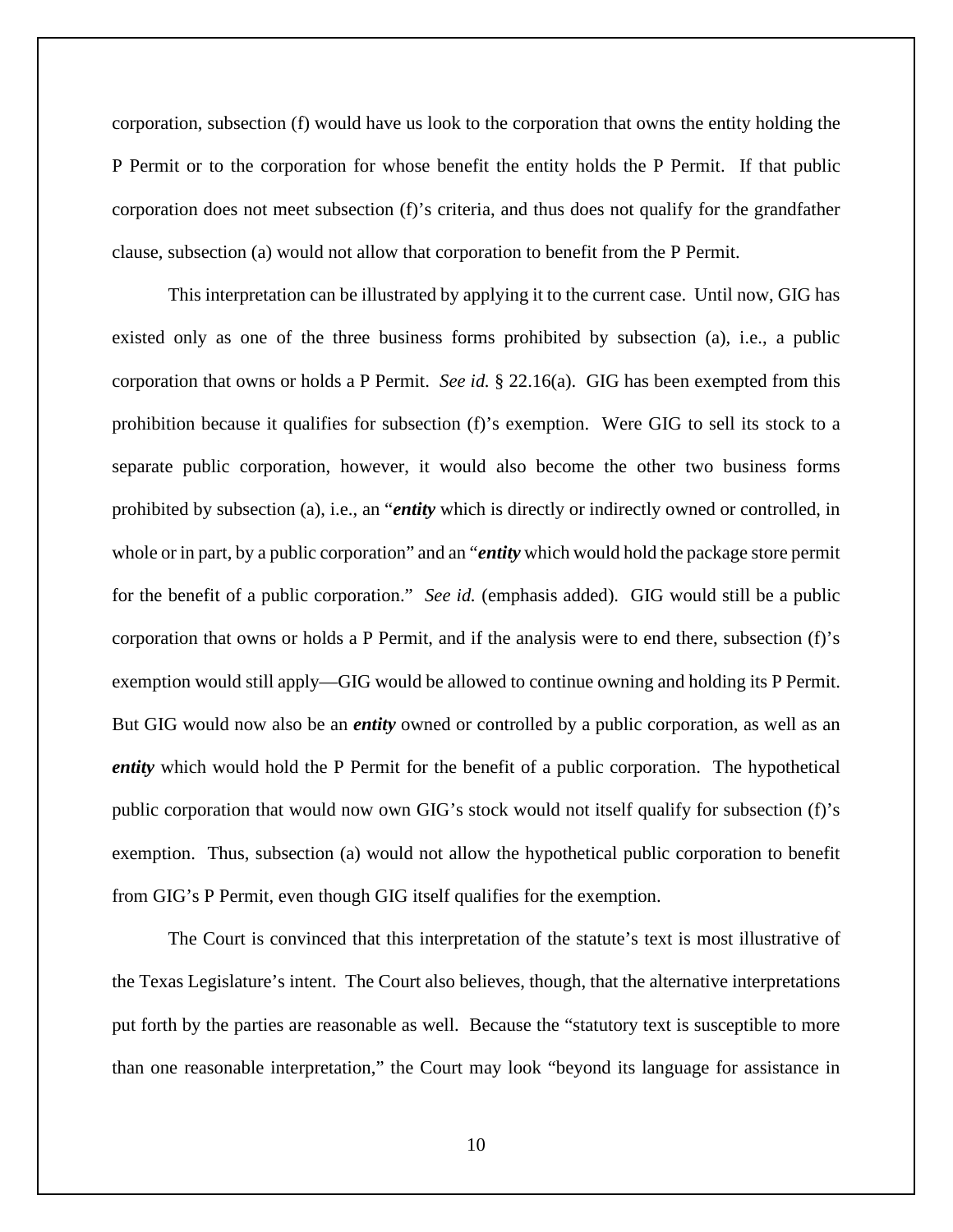determining legislative intent." *See Staff*, 510 S.W.3d at 444 (citing *Ruttiger*, 381 S.W.3d at 452). The Court will thus look to the legislative history of section 22.16 for guidance.

## c. Legislative History

Neither of the parties introduced into the record any evidence of the legislative history of 22.16. Courts, however, may take judicial notice of legislative history, and the Court elects to do so here. *See Territory of Alaska v. Am. Can Co.*, 358 U.S. 224, 226–27 (1959) (taking judicial notice of the legislative history of a bill with reference to state House and Senate Journals). For evidence of the statute's legislative history, the Court has looked to recordings of Texas House and Senate floor debates. The statute's legislative history was also analyzed by Judge Robert Pitman of the Western District of Texas in a recent case dealing with section 22.16. *See Wal– Mart Stores, Inc. v. Tex. Alcoholic Beverage Comm'n*, 313 F. Supp. 3d 751 (W.D. Tex. 2018), *aff'd in part, vacated in part, reversed in part by* 945 F.3d 206 (5th Cir. 2019), *petition for cert. filed*, (U.S. June 12, 2020) (No. 19-1368). The Court has also looked to Judge Pitman's opinion and the record in those proceedings for evidence of section 22.16's legislative history, and the Court may also take judicial notice of such. *See Banque de Paris et des Pays-Bas (Suisse) S.A. v. Arhens (In re Arhens)*, 120 B.R. 852, 854 (Bankr. S.D. Tex. 1990) (holding that a bankruptcy court "may take judicial notice of the docket entries and pleadings filed in civil actions" in its district); *see also Casarez v. Tex. Roadhouse of El Paso-West, Ltd.*, EP-12-CV-00117-DCG, 2013 WL 11310683, at  $*1$  n.3 (W.D. Tex. Feb. 13, 2013) (taking judicial notice of the docket entries in a separate proceeding in the district (citing *In re Arhens*, 120 B.R. at 854)).

A review of this legislative history demonstrates that the intent of the Texas Legislature, and the policy of the State of Texas, is to prohibit large corporations from owning and operating package stores in order to ensure accountability of package-store owners. Section 22.16 was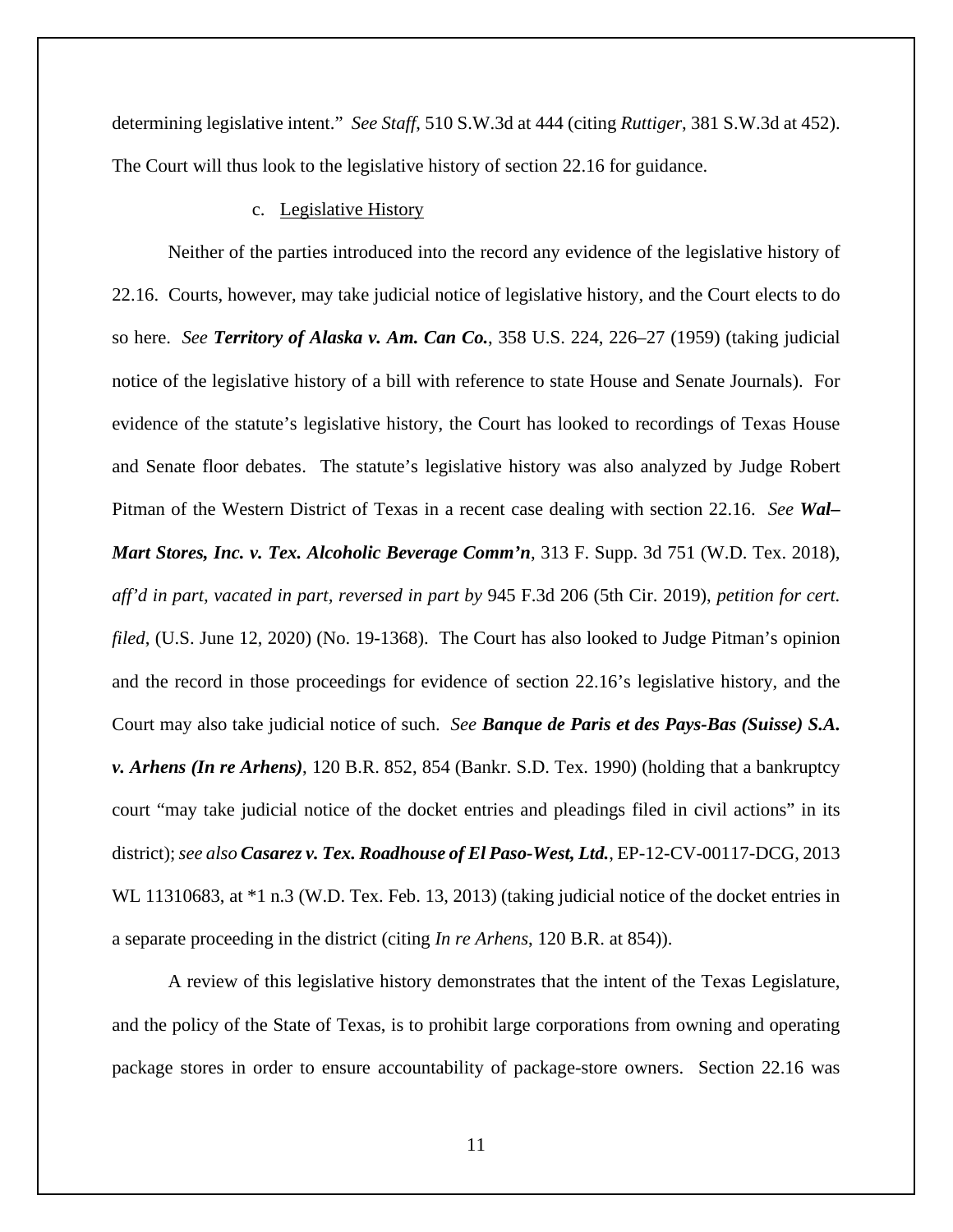drafted by Fred Niemann, Jr., a lawyer and lobbyist for the Texas Package Store Association, a trade association of package stores that are majority-owned by Texans. *Wal–Mart*, 313 F. Supp. 3d at 757, 760. Before both the Texas House of Representatives and the Texas Senate State Affairs Committee, Niemann testified that the primary purpose for the statute was "to ensure that [package store] owners were known within their community and could be held accountable for responsible operation in a fashion sensitive to community standards" and "to have real live human beings who are easily identifiable who are close to the business and who ultimately bear personal responsibility for the actions of the package store." Debate on House Bill 2367, 74th Leg., R.S. 4:14–5:3 (March 29, 1995) (transcript available at *Wal–Mart*, 313 F. Supp. 3d 751 (No. 1:15-cv-00134-RP), ECF No. 311-26); *see also* Transcript of Senate State Affairs Committee Discussion of SB 1063, 74th Leg., R.S. 9:19–10:12 (March 20, 1995) (transcript available at *Wal–Mart*, 313 F. Supp. 3d 751 (No. 1:15-cv-00134-RP), ECF No. 311-26). This rationale was echoed by Senator Kenneth Armbrister, the bill's sponsor, during the Senate floor debate on the public-corporation ban. When asked by a colleague whether the Legislature "wanted to have somebody from Texas with the license that you get hold of . . . to enforce the Code," Senator Armbrister responded by saying, "That's correct." *See* Transcript of Senate Floor Debate of SB 1063, 74th Leg., R.S. 7:10–16 (March 28, 1995) (transcript available at *Wal–Mart*, 313 F. Supp. 3d 751 (No. 1:15-cv-00134-RP), ECF No. 311-26).

In addition to this testimony, Judge Pitman also found that another strong reason for the public corporation prohibition was a fear that "'very large stores could disrupt what had been a very stable business climate'" for smaller package-store owners and that the statute was driven by the idea that "'big stores had come into Texas' and 'had driven out of business most mom-andpop and local businesses.'" *Wal–Mart*, 313 F. Supp. 3d at 760. In conjunction, this evidence of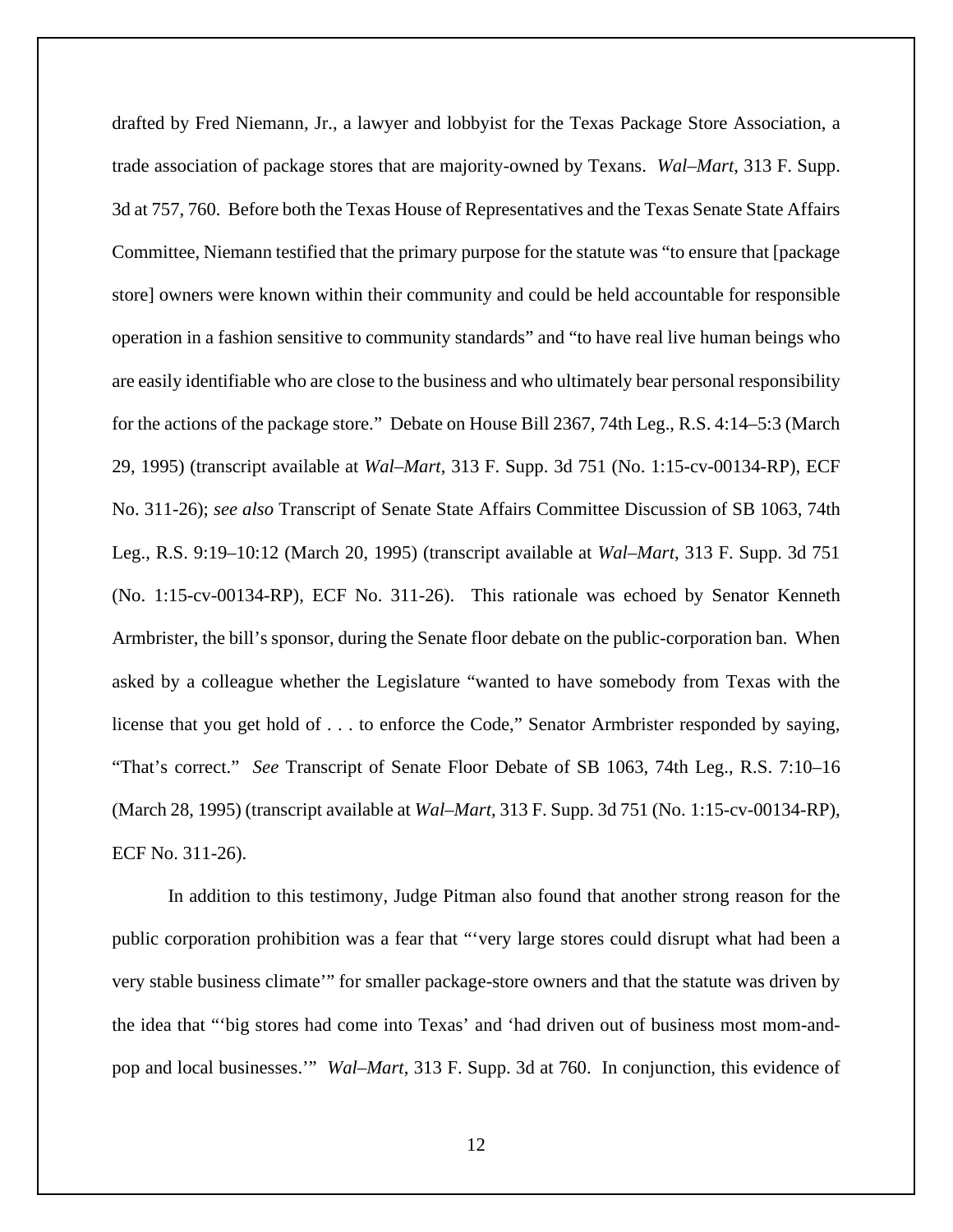the legislative history of section 22.16 demonstrates that the public policy of the State of Texas is to prevent large public corporations from operating package stores in order to ensure the accountability and identifiability of package-store owners and in order to protect small, familyowned package-store businesses from being put out of business by large corporations.

The Court acknowledges that the intent of a statute's author "is not legislative history controlling the construction to be given a statute," but such intent may be "persuasive authority as might be given the comments of any learned scholar of the subject." *See Gen. Chem. Corp. v. De La Lastra*, 852 S.W.2d 916, 923 (Tex. 1993). The testimony of Mr. Niemann, the statements of Senator Armbrister, and other legislative history reviewed by the Court thus serve to bolster the Court's interpretation of the statutory text.

In light of the public policy of the State of Texas as revealed through this legislative history, it seems clear to the Court that the Legislature's intent in enacting section 22.16 was to prevent large public corporations from operating package stores in Texas. To allow a non-exempt public corporation to benefit from a P Permit held by GIG by way of subsection (f)'s grandfather exemption simply by purchasing GIG stock would undermine this policy. The Court is not persuaded that the statute would allow such a result. The Court thus holds that, were GIG stock to be purchased by a separate public corporation that itself does not qualify for subsection (f)'s exemption, any P Permit that GIG holds subject to the exemption would not remain valid for so long as GIG would be owned, directly or indirectly, by a non-exempt public corporation or for so long as GIG would own or hold a P Permit for the benefit of a non-exempt public corporation.

#### **IV. CONCLUSION.**

The Court's reading of the text of section 22.16, when combined with a review of the legislative history, indicates a clear legislative intent to prevent large public corporations from owning, holding, or benefiting from a P Permit, either directly or indirectly. Thus, despite GIG's